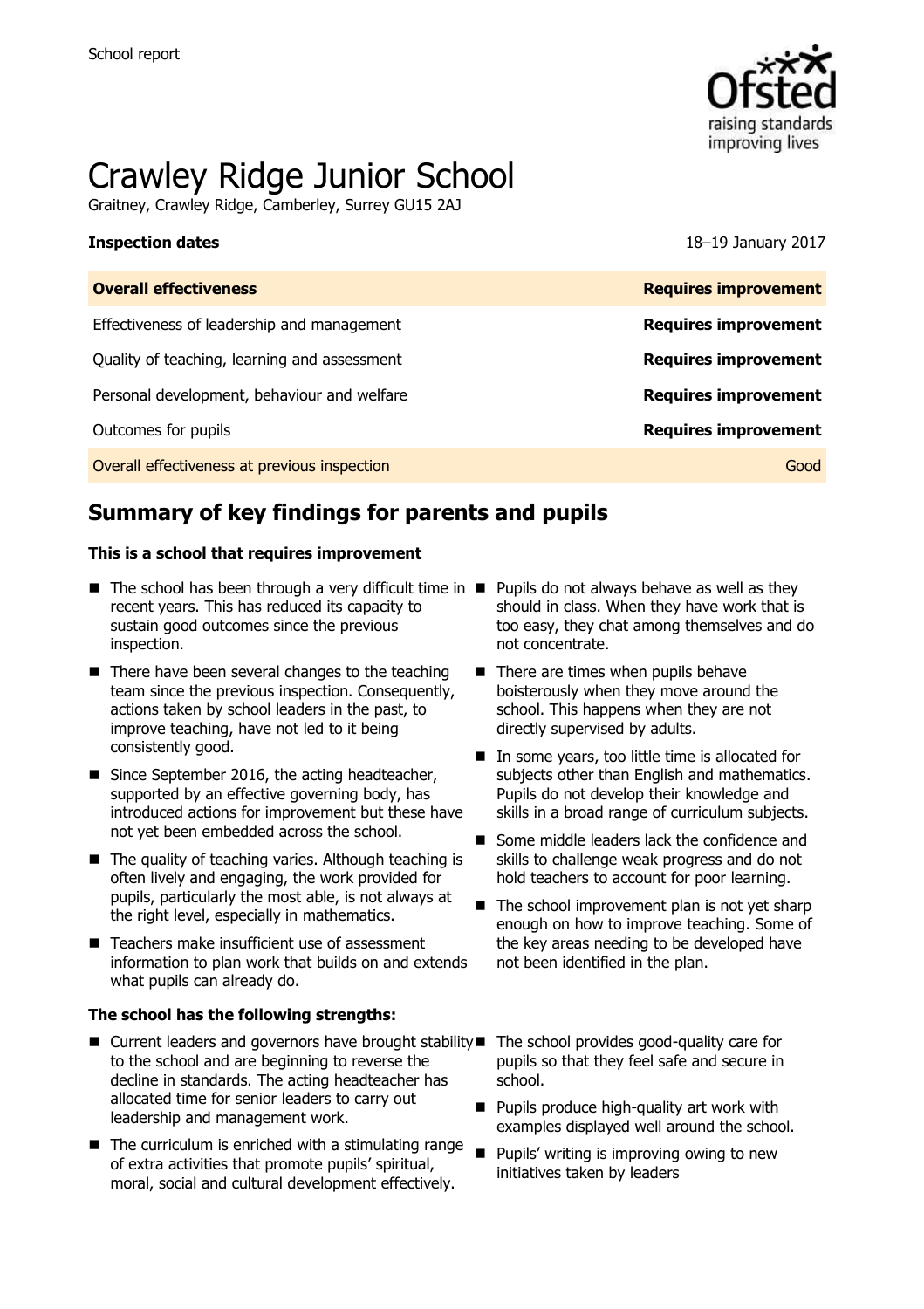

# **Full report**

### **What does the school need to do to improve further?**

- Increase rates of progress in mathematics, particularly for the most able pupils by:
	- closing the gaps in pupils' basic numeracy skills so they are able to solve problems more efficiently and quickly
	- providing more opportunities for pupils to use and apply their skills to reason and deepen their understanding
	- extend teachers' understanding of the new mathematics curriculum.
- Improve the quality of teaching so that it is consistently good or better by:
	- planning work for pupils which builds on and extends what they already know and understand
	- making sharper use of assessment information to set challenging targets for all pupils
	- raising teachers' expectations of what pupils could achieve
- **Improve leadership and management by:** 
	- making clearer links between self-evaluation and development planning so that those aspects of the school's work most in need of improvement are targeted
	- developing the skills of senior and middle leaders so they hold teachers to account for the progress pupils make
	- altering the curriculum balance in all year groups so that pupils have more time to develop their skills and knowledge, step-by-step, in subjects other than English and mathematics.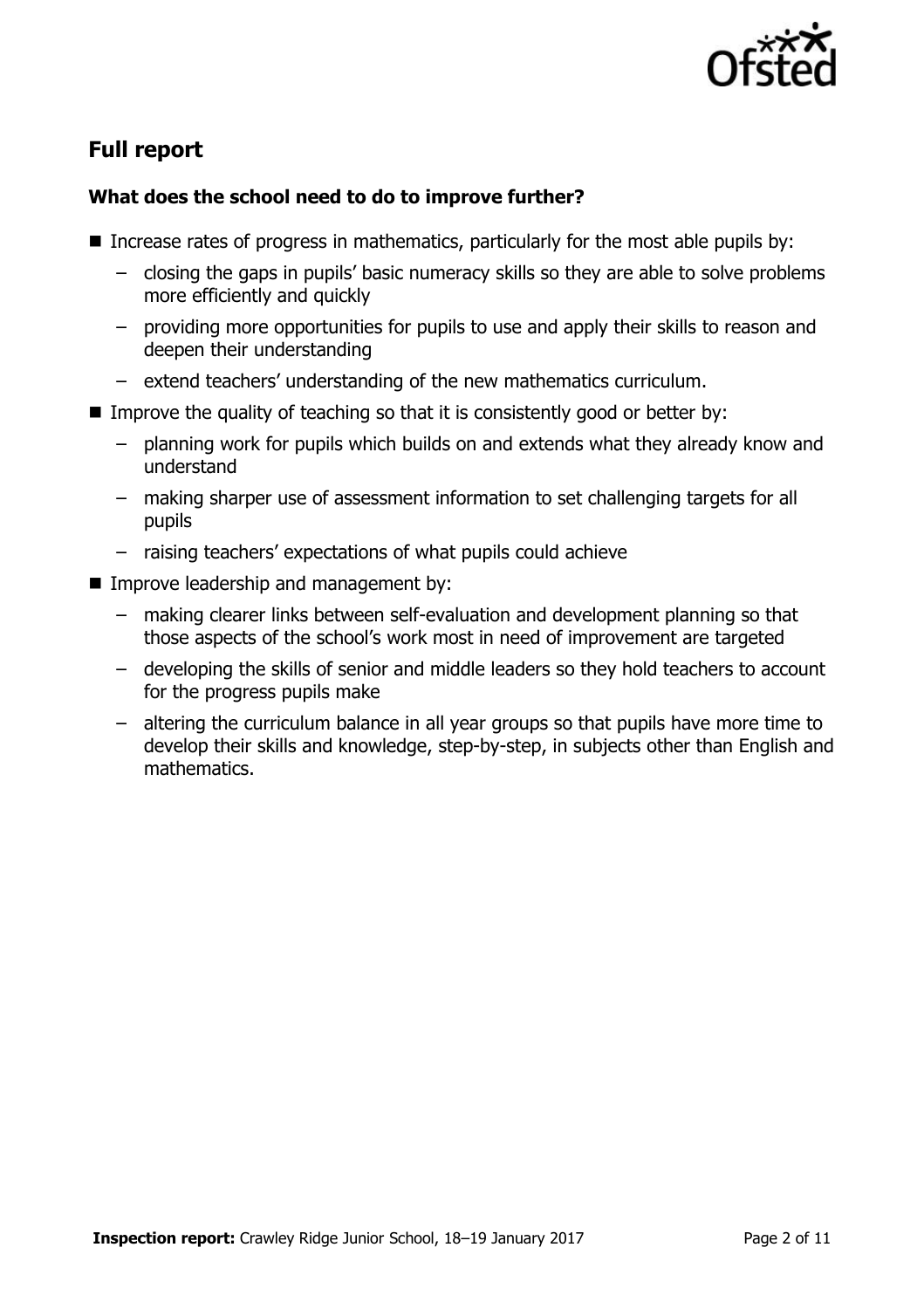

# **Inspection judgements**

### **Effectiveness of leadership and management Requires improvement**

- $\blacksquare$  Significant changes to the leadership team have prevented the school from maintaining a good quality of education since the previous inspection. The school has been through a period of instability and so actions leaders have taken, particularly to improve teaching, have proved difficult to embed. Currently the school is led by an acting headteacher and an acting assistant headteacher.
- The acting headteacher has reorganised the leadership structure to provide additional time for leadership activities. However, some middle leaders do not have sufficient skills to support and improve their colleagues' work. They do not challenge weak performance or drive improvement in their subject or area of expertise. Several of them do not make accurate use of progress information to bring about rapid progress in lessons.
- At present, senior leaders have not yet used information to identify the precise actions needed to improve the overall quality of teaching. They do not make enough use of performance information to determine the most important improvement priorities. Consequently, the actions planned do not yet include all those most in need of development.
- In the upper years, the curriculum is too narrow as too little time is allocated to subjects other than English and mathematics. Pupils do not learn enough to develop their skills and knowledge in subjects, including history and geography, from year to year. The strong emphasis on English and mathematics leads to some pupils losing interest in learning in these subjects.
- The acting headteacher has begun to bring about improvements. With the support of effective governors, she has set appraisal targets for teachers that are linked to pupils' progress. Consequently, improvements can already be seen in some subjects, particularly in writing.
- The acting headteacher has begun to introduce some actions to improve teaching. She knows where it is weak and is providing support and guidance to help improve practice. The local authority provides tailored support for subject leaders to help them to raise standards in their subject. However, more needs to be done to secure consistently good teaching.
- Leaders use the local and wider area very well to deepen pupils' understanding of the spiritual, moral, cultural and social diversity found in modern Britain. For example, pupils in Year 6 recently visited Neasden Hindu Temple. This stimulated their imagination and helped them to gain an insight into the way in which those of the Hindu faith worship.
- Additional funding is used effectively to support disadvantaged pupils. Some is used to provide tailored support for these pupils in class as well as where individual support is needed. Other funding is used to help with the costs of educational visits so that these pupils have the same opportunities as others.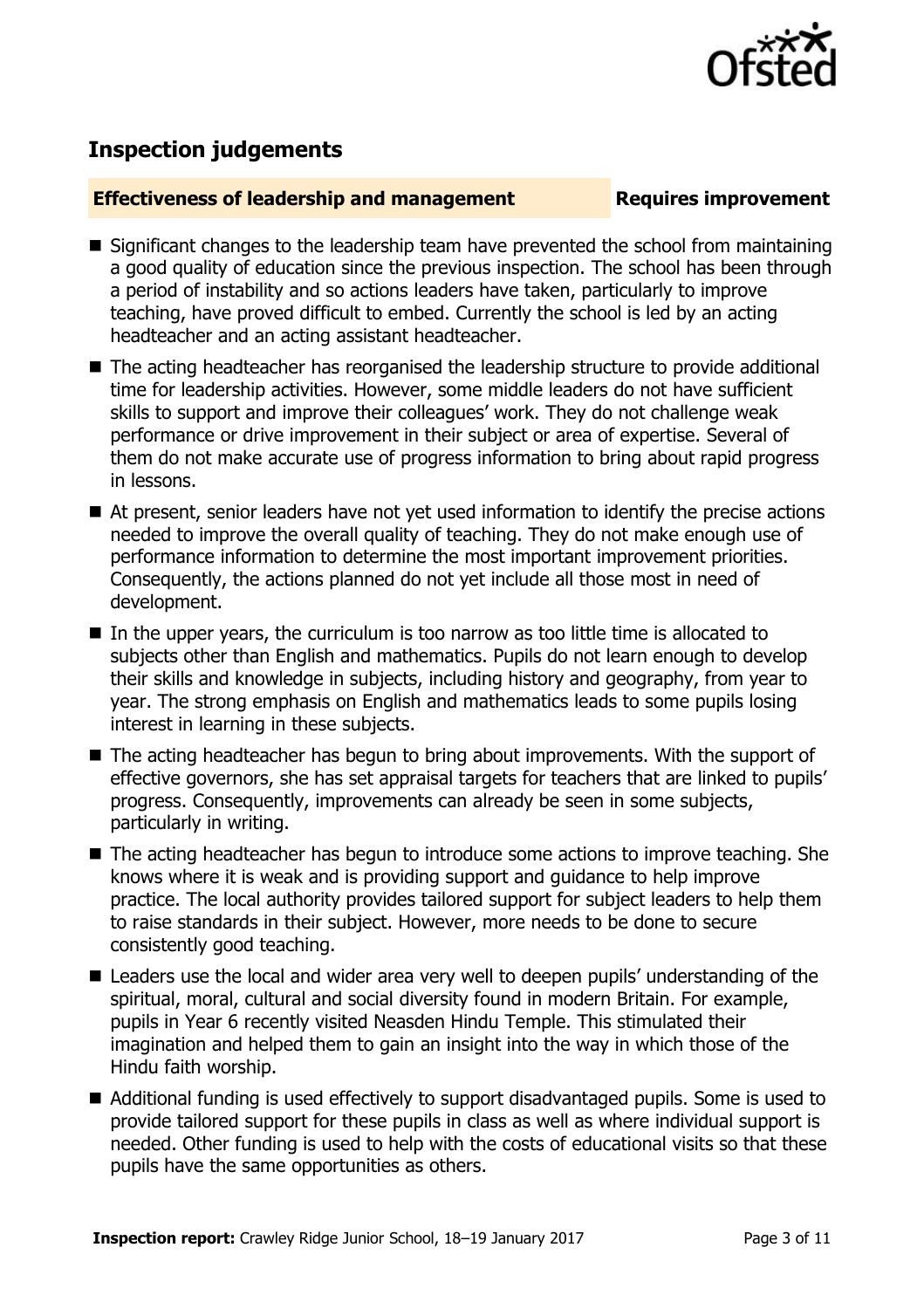

- **Pupils benefit from a variety of sporting activities provided by additional sports funding.** This has raised the profile of sports across the school. Pupils compete against other local schools in events including netball, cricket and cross-country. Part of the funding has been used to train Year 5 pupils as sports leaders who are charged with encouraging younger pupils to be active.
- **Parents have confidence in school leaders. They say that the school is improving and** that staff are approachable and listen to their concerns. Parents particularly value the presence of school leaders at the school gate at the start of the day.

### **Governance of the school**

- The acting chair of governors took over during the autumn term and has quickly reviewed the way in which governors carry out their responsibilities. He initiated an audit of governors' skills and restructured the way in which the governing body is organised. Minutes from governors' meetings show that they provide a high level of challenge to school leaders. Governors know that pupils do not make enough progress and they are determined that improvements will be made. They are ambitious for the school and make regular visits to see for themselves how well the school is led and managed.
- Governors ensure that all statutory policies and procedures, including those for keeping pupils safe, are in place. They regularly monitor and review to ensure that the school meets all requirements. They carefully check the school's finances to ensure that money, including additional funding, is spent wisely and accounted for.
- Governors have a strategic view of where they see the school in the future and they hold leaders to account for ensuring that the school improves to provide all pupils with the best possible education.

### **Safeguarding**

- The arrangements for safeguarding are effective. The safeguarding policy is up to date and is regularly reviewed and evaluated. The school site is safe, clean and well maintained, both inside and outdoors.
- The school makes careful checks on all adults, including governors, who visit the school and on those who join the school as members of staff. Scrupulous checks are made when recruiting new staff. All staff and governors receive regular training and are well informed about safeguarding matters. Staff and governors recognise their moral duty to be confident that all pupils are safe.
- Once, in the recent past, a safeguarding procedure was not followed precisely, but the acting headteacher, the governors and the local authority immediately dealt with the situation correctly and ensured that it could not happen again.

### **Quality of teaching, learning and assessment Requires improvement**

■ The quality of teaching is not consistently good, particularly in mathematics. Not all teachers have high enough expectations for what pupils can do. Some teachers have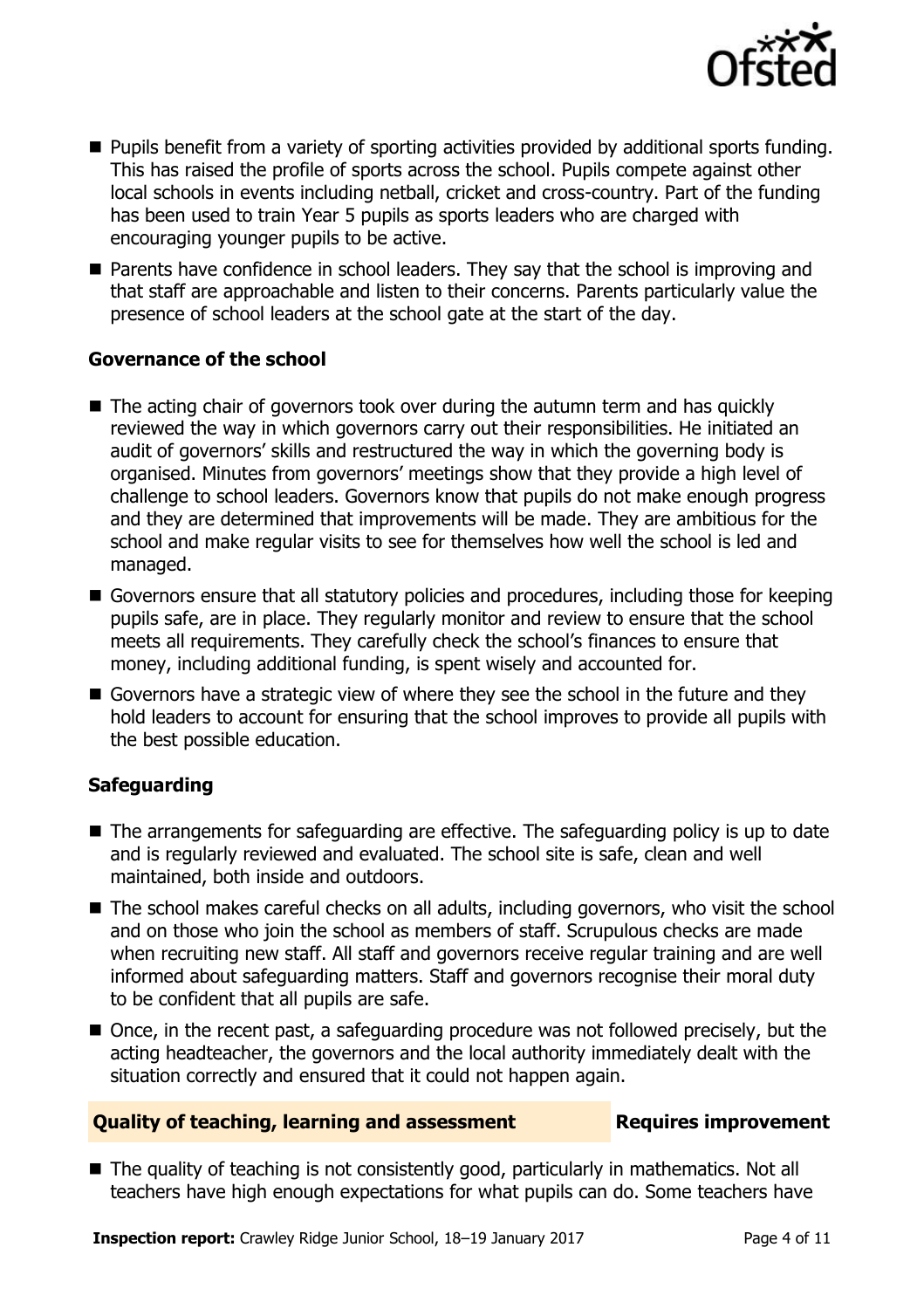

not embraced the requirements of the new mathematics curriculum and so give pupils work that is too easy for them. This means that pupils learn too little and do not move forward as quickly as they should.

- Teachers do not routinely use information about pupils' progress to plan work that builds on and extends what they can already do, which slows their progress. There are too few occasions when teachers pick up on pupils' misconceptions and then probe their understanding or adjust their teaching accordingly.
- Although some teachers plan work thoughtfully, others do not cater for pupils' different starting points and abilities. Pupils who have special educational needs and/or disabilities do well, as they receive good support for learning assistants. Other pupils, particularly those who are most able, do not reach the higher standards of which they are capable.
- Where teaching is stronger, activities are very well planned to capture pupils' interest and enthusiasm. For example, in a Year 6 English lesson, pupils thoroughly enjoyed recalling and then writing about their recent visit to Neasden Temple. They were inspired to produce some sensitive and thoughtful pieces of work.
- Some teachers ask pupils searching questions that make pupils think hard. In a Year 5 science lesson, the teacher asked pupils to consider why there is night and day. This led to an explanation of the movement of the earth around the sun and helped pupils to understand why the days become longer in spring and shorter in autumn.
- There are good working relationships between adults and pupils and, consequently, pupils enjoy school and have very positive attitudes. They enjoy responding to teachers' questions and the opportunities they have to talk to each other and share their ideas.
- Some teaching assistants provide effective support to pupils who have special educational needs and/or disabilities. They help explain what pupils have to do and guide and support them so that they develop confidence and understanding.
- As a result of recent training, there have already been improvements to the way in which writing is taught. Teachers build pupils' vocabulary and help them to improve their use of language to convey their ideas. Most of the pupils' writing is linked to a theme or visit, and this inspires their imagination and encourages them to write.

### **Personal development, behaviour and welfare Fig. 2.1 Requires improvement**

### **Personal development and welfare**

- The school's work to promote pupils' personal development and welfare requires improvement. Although the acting headteacher has introduced measures to improve pupils' attitudes and behaviour, a small minority of pupils exhibit unacceptable behaviours that impact on other pupils' learning.
- **Pupils have not yet developed independence or resilience because they rely on adults** when they do not know what to do or when they get stuck. Some pupils are of the view that work has to be correct all of the time, so they are reluctant to try or take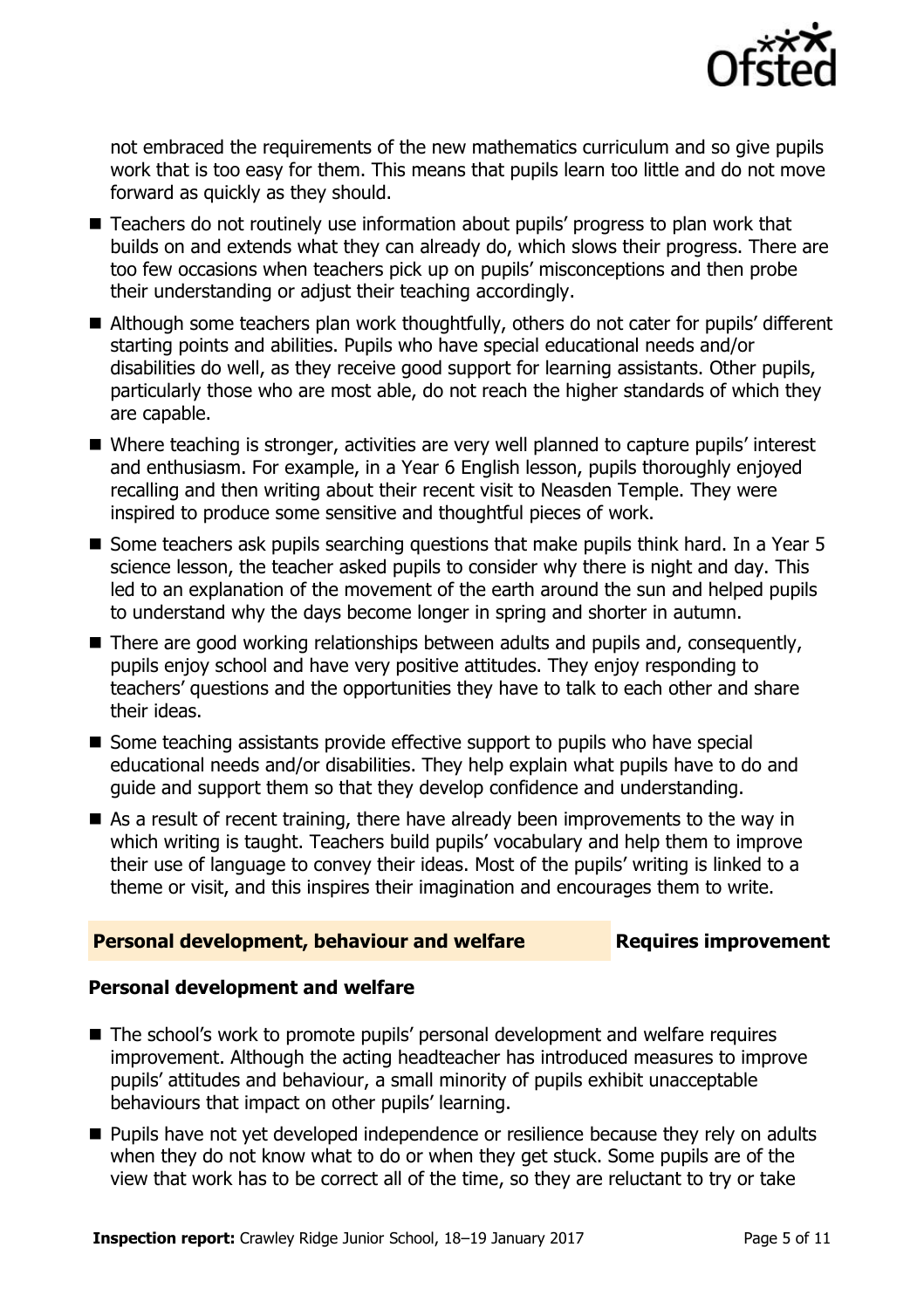

risks. This slows their progress.

- **Pupils know about different forms of bullying. They say that incidents do arise but that** staff are on hand to deal with their concerns. Pupils say that they feel safe in school because staff take their anxieties seriously and there is always someone to help them. They have confidence in peer mediators who have been trained to help in the playground.
- $\blacksquare$  Pupils have been taught to keep themselves safe outside school. They have a clear understanding about the dangers associated with modern technology as well as physical dangers from tobacco and some non-medicinal drugs.
- The breakfast club provides pupils with a nutritious and healthy start to the school day. Pupils say they enjoy the breakfasts on offer, 'especially when it's pancakes'.

### **Behaviour**

- $\blacksquare$  The behaviour of pupils requires improvement. This is because they do not always behave well when not under the direct supervision of adults. This results in them putting themselves, as well as others, at risk of injury, particularly when using the stairs.
- While most lessons move smoothly, there are times when learning is disrupted by other pupils. This is because they find the work too easy and are bored. They respond quickly to teachers' instructions to return to work but, nevertheless, valuable learning time is lost.
- **Pupils enjoy school, which is reflected in their broadly average attendance. There have** been very few recent exclusions and records relating to pupils' behaviour show few reported incidents.
- **Pupils are very friendly, polite and helpful. They get on well together and respect each** other. They say that staff treat them fairly and equally, and they are encouraged to listen carefully to those who have different views. This generates tolerance and respect towards those from backgrounds that are different to their own.
- **Parents, governors and staff believe that pupils are happy and safe in school and that** they behave well. The large majority of parents who responded to the survey or spoke to inspectors would recommend the school to other parents.

### **Outcomes for pupils Requires improvement**

- **Pupils do not make consistently good progress in reading, writing and mathematics** from when they join the school. In the national assessments in 2016, fewer pupils reached the expected standard in writing and mathematics than the national average. The percentage of pupils reaching the expected standard in reading was broadly average.
- Outcomes in mathematics for current pupils are too low. This is because the work planned for them is at too low a level and does not build on their previous achievement. Many pupils do not have a rapid recall of basic number facts, including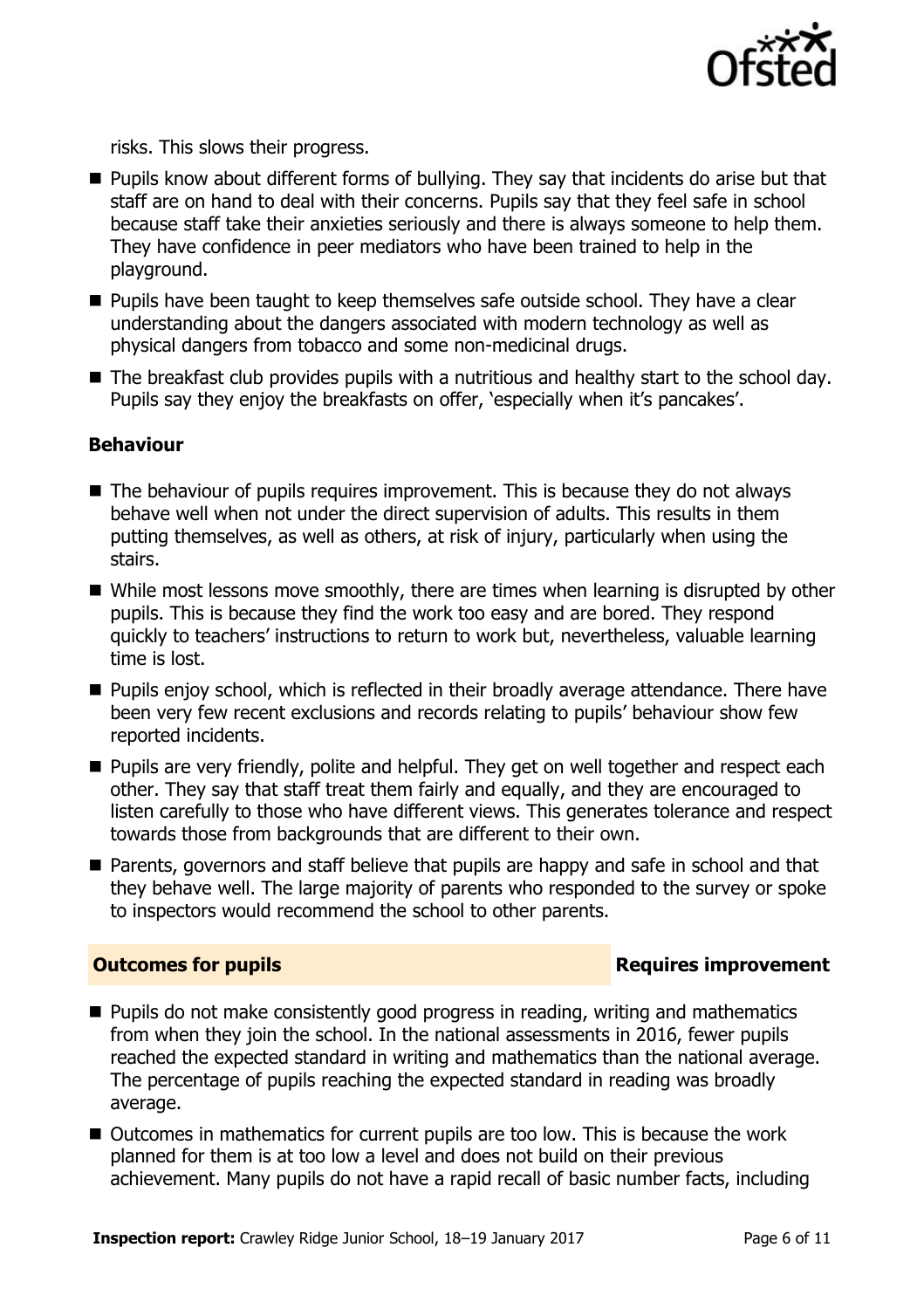

multiplication tables, so time is wasted by using inefficient methods to carry out calculations.

- There is too little challenge for the most able pupils and so they do not make the progress of which they are capable, particularly in mathematics. There are too few opportunities for pupils to apply their mathematical skills to solving problems that call for reasoning, and so they fail to develop a deep understanding of what they are learning.
- Disadvantaged pupils make similar progress to other pupils. Staff identify their specific barriers to learning and they put in early interventions to ensure that these pupils do not fall behind others. They are provided with additional support in lessons which helps them to develop confidence and overcome their difficulties.
- Pupils who have special educational needs and/or disabilities make better progress than in previous years. This is because they are provided with support from trained teaching assistants. For example, in a small-group mathematics lesson, the teaching assistant asked questions that probed pupils' understanding. She broke learning into small steps that helped this group to understand the concept that multiplication is repeated addition.
- **Pupils have mixed attitudes towards reading and this slows their progress, particularly** for less able readers. This is partly because some have reading books that are too easy for them, so they lost interest, and partly because they do not have a secure grasp of reading skills to tackle unfamiliar words.
- The most able readers thoroughly enjoy reading and they talk enthusiastically about their favourite books and authors. They have a secure range of skills that helps them to read fluently and confidently and with good understanding. One pupil is looking forward to reading 'Lord of the Rings' once she has completed 'The Hobbit'.
- Owing to recent actions introduced by leaders, the quality of pupils' writing shows a marked improvement. Pupils are becoming more confident in selecting vocabulary to enhance their writing, and they are structuring their sentences in a more sophisticated manner. An improvement to spelling, punctuation and handwriting is increasing their fluency and confidence.
- When pupils have time to study subjects other than English and mathematics, they write at length well, reinforcing their skills. For example, pupils had to write an imaginary letter from Anne Boleyn to Henry VIII, pleading for her life, in connection with work on the Tudors. Apart from practising their writing, this made a valuable contribution to their understanding of British history.
- The quality of art is a strength of the school. Work on display and in pupils' books shows a wide range of skills, such as abstracts based on animal patterns. Topic books from the previous year show some accomplished watercolour paintings based on a visit to a lock on the River Thames.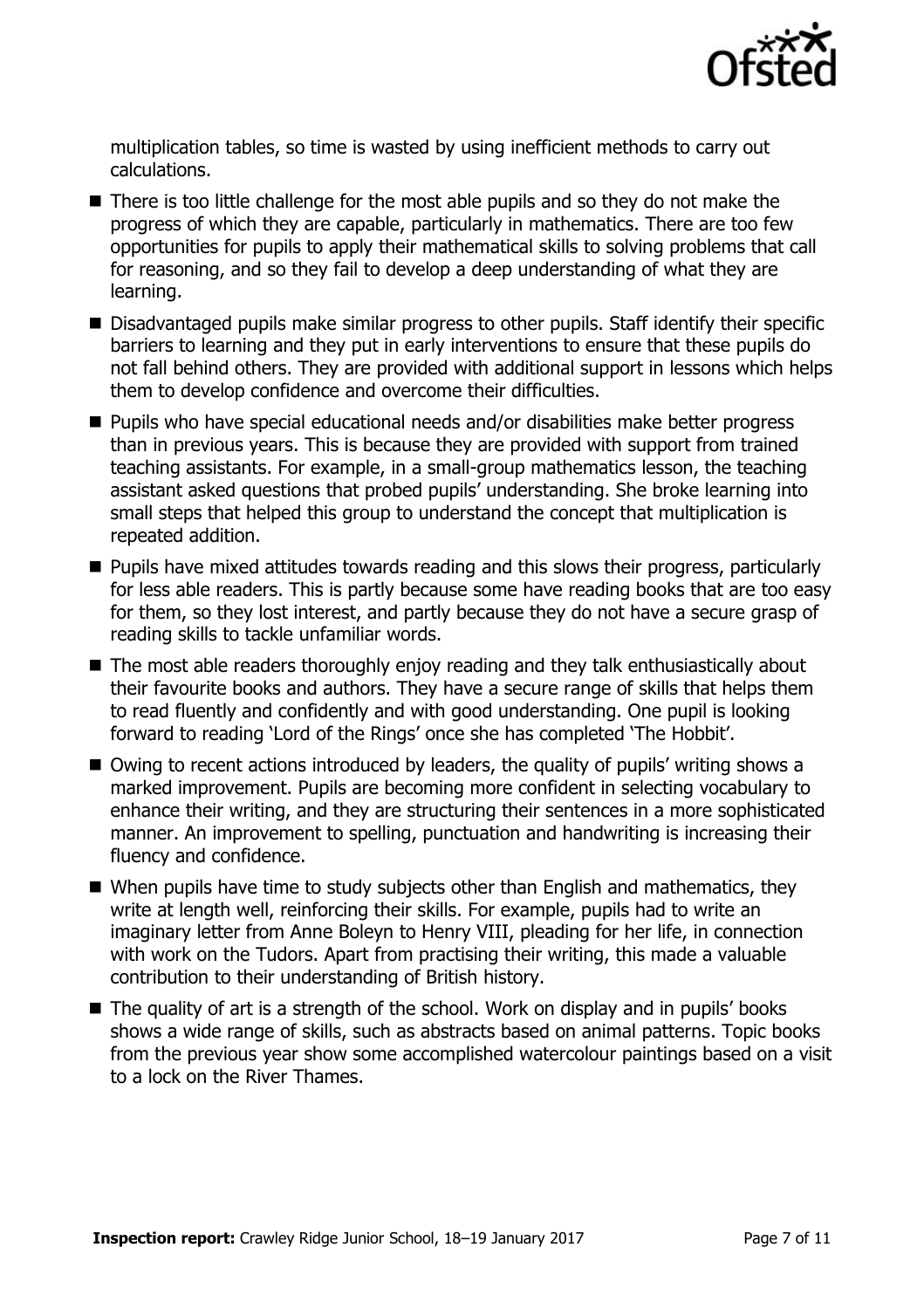

# **School details**

| Unique reference number  | 125076   |
|--------------------------|----------|
| Local authority          | Surrey   |
| <b>Inspection number</b> | 10024735 |

This inspection was carried out under section 8 of the Education Act 2005. The inspection was also deemed a section 5 inspection under the same Act.

| Type of school                      | <b>Junior</b>                        |
|-------------------------------------|--------------------------------------|
| <b>School category</b>              | Community                            |
| Age range of pupils                 | 7 to 11                              |
| Gender of pupils                    | Mixed                                |
| Number of pupils on the school roll | 255                                  |
| Appropriate authority               | The governing body                   |
| Chair                               | David Oakley (acting)                |
| <b>Headteacher</b>                  | Sue Knight (acting)                  |
| Telephone number                    | 01276 61144                          |
| <b>Website</b>                      | www.crawleyridge.net                 |
| <b>Email address</b>                | admin@crawleyridge-jun.surrey.sch.uk |
| Date of previous inspection         | 11 June 2013                         |

### **Information about this school**

- The school meets requirements on the publication of specified information on its website.
- There have been significant changes to both the leadership team and the teaching team since the previous inspection. The previous headteacher retired at the end of the summer term 2016 and since then the acting headteacher has been leading the school. Three new teachers joined the school in September 2013 but staffing has not been stable since then.
- The school meets the government's current floor standards. These set the minimum expectations for pupils' learning and progress.
- Most pupils are White British and few speak English as an additional language.
- The proportion of pupils who have special educational needs and/or disabilities is lower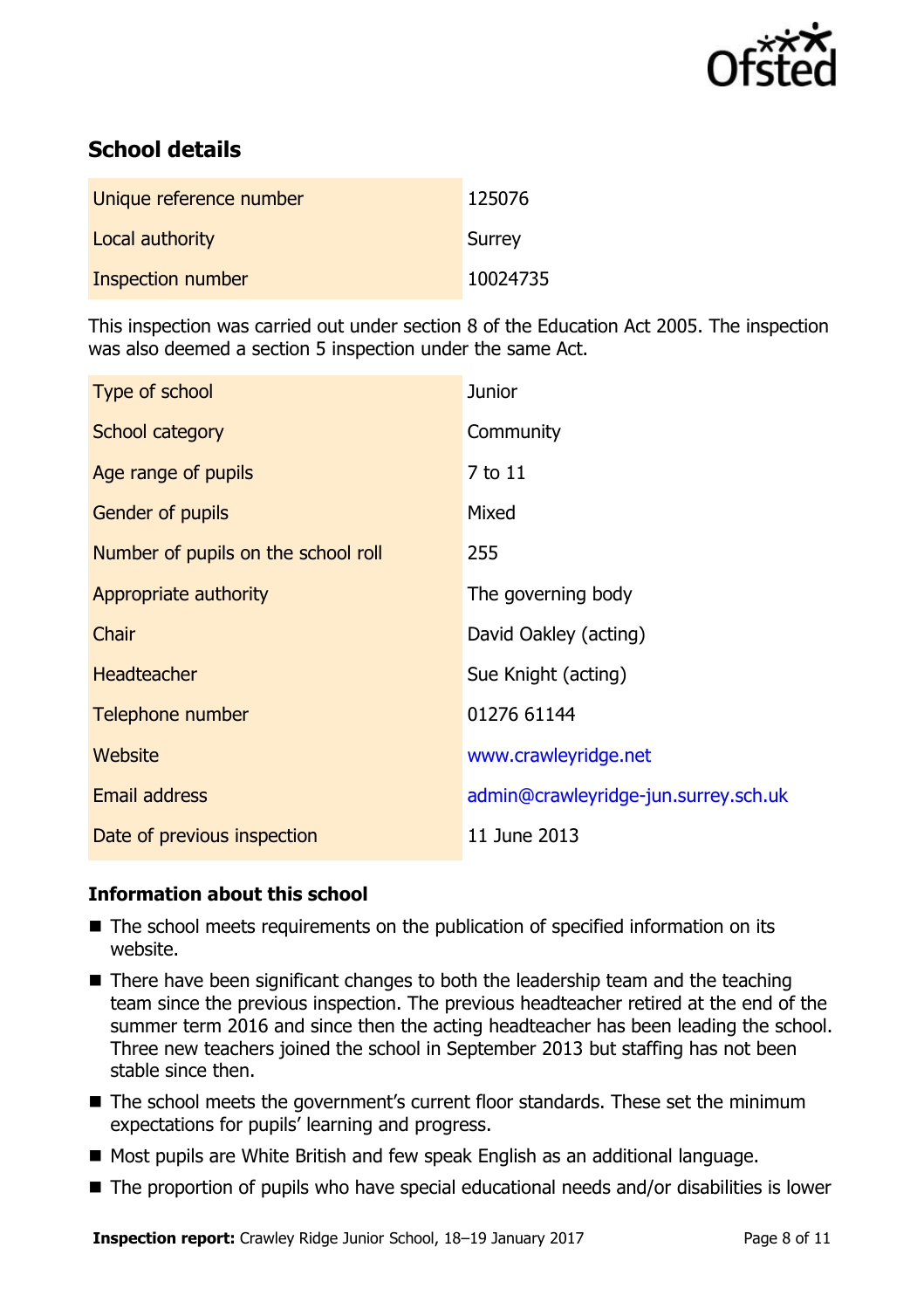

than in most schools, as is the proportion of disadvantaged pupils.

■ The school runs a breakfast club and an after-school club for pupils.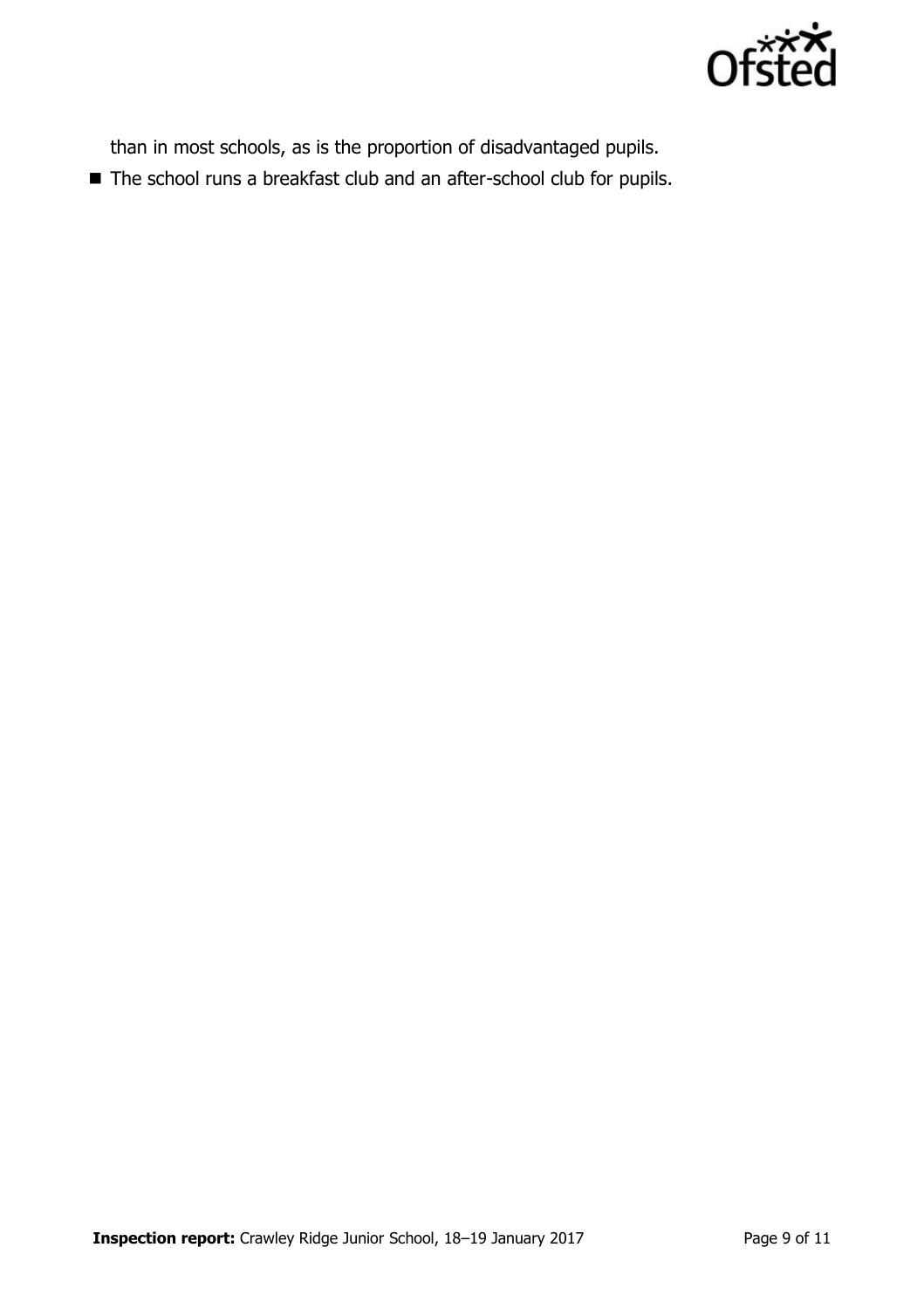

# **Information about this inspection**

- Inspectors observed pupils working in 16 lessons or part-lessons, most of which were observed alongside school leaders. They looked at work in pupils' books and they observed pupils in the playground and as they moved around the school. The lead inspector listened to pupils reading in Year 3 and Year 6.
- Meetings were held with school leaders, two governors, including the acting chair of governors, and groups of pupils. A telephone discussion was held with a representative from the local authority.
- Among the documents scrutinised were school improvement plans, minutes from governors' meetings and records relating to pupils' learning and progress. Inspectors also scrutinised documents about pupils' attendance and behaviour, as well as those showing how the school keeps pupils safe.
- The views of parents were taken into account by analysing 97 responses to the online survey, Parent View. Inspectors also spoke informally to parents during the inspection. The views of staff were taken into account by analysing 23 responses to the staff survey.

### **Inspection team**

| Joy Considine, lead inspector | Ofsted Inspector |
|-------------------------------|------------------|
| <b>Brian Macdonald</b>        | Ofsted Inspector |
| Deborah Gordon                | Ofsted Inspector |
| Jenny Boyd                    | Ofsted Inspector |